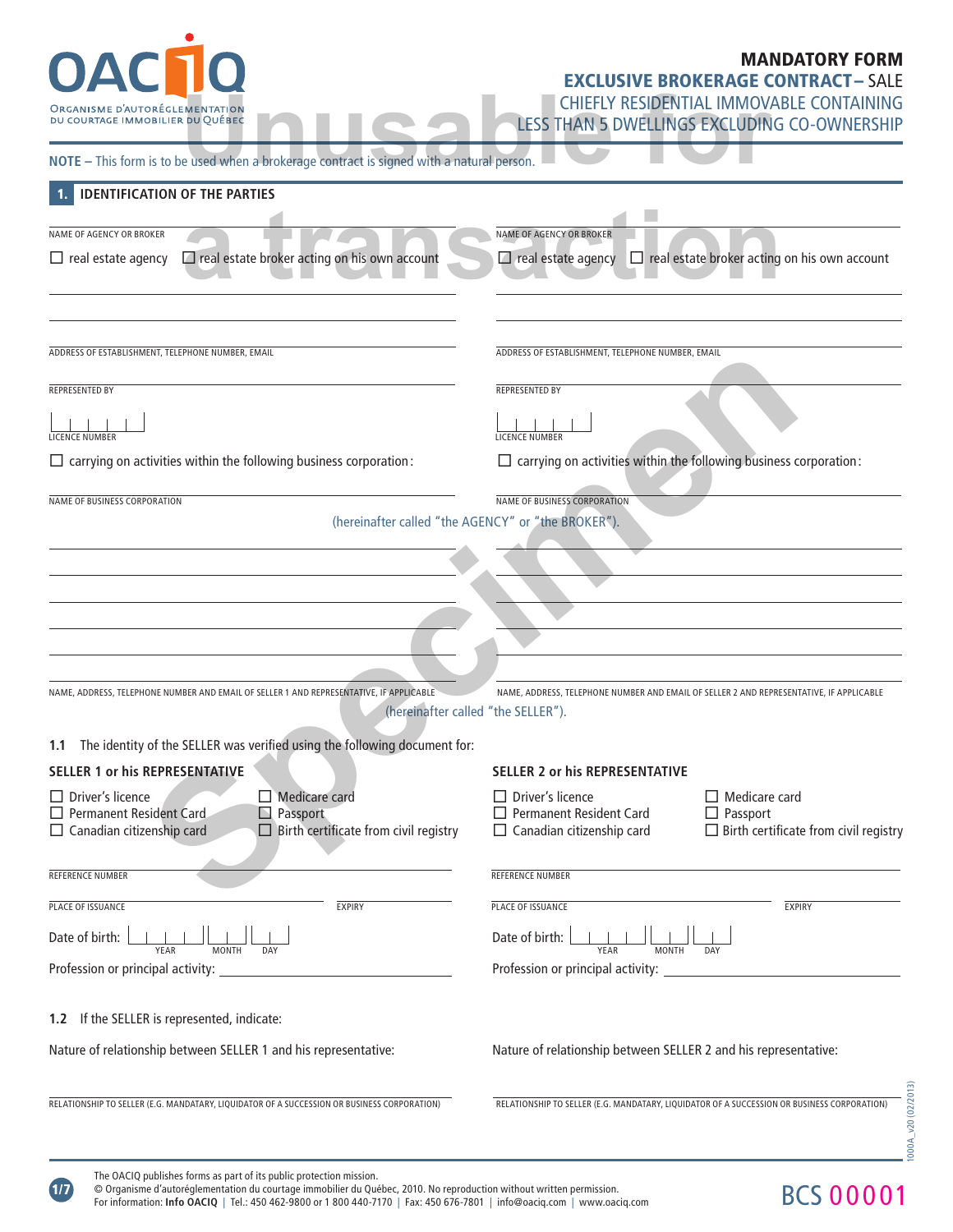| Name: _   | For SELLER 1, indicate:<br>For SELLER 2, indicate:<br><b>STATE OF BUILDING</b><br>$Name: \_\_$<br>Date of birth:<br>Date of birth:<br>YEAR<br><b>MONTH</b><br>DAY<br><b>YEAR</b><br><b>MONTH</b><br><b>DAY</b><br>Profession or principal activity:<br>Profession or principal activity:                                                                                                                                                                                                                                               |
|-----------|----------------------------------------------------------------------------------------------------------------------------------------------------------------------------------------------------------------------------------------------------------------------------------------------------------------------------------------------------------------------------------------------------------------------------------------------------------------------------------------------------------------------------------------|
| 2.<br>2.1 | <b>OBJECT AND TERM OF CONTRACT</b><br>The SELLER retains the exclusive services of the AGENCY or the BROKER to market the immovable and obtain an agreement for the sale of the immovable<br>herein after described. This contract expires at 11:59 p.m. on __<br><b>DATE</b><br>Failing a stipulation as to the date of expiry, this contract shall expire 30 days after its making.<br>Unless otherwise stipulated in clause 11.1, this contract can be terminated.                                                                  |
| 3.        | SUMMARY DESCRIPTION OF THE IMMOVABLE                                                                                                                                                                                                                                                                                                                                                                                                                                                                                                   |
| 3.1       | The immovable, with building erected or to be erected thereon, if applicable, is designated as follows:                                                                                                                                                                                                                                                                                                                                                                                                                                |
| NUMBER    | <b>CITY</b><br><b>PROVINCE</b><br>STREET<br>POSTAL CODE                                                                                                                                                                                                                                                                                                                                                                                                                                                                                |
|           | <b>CADASTRAL DESCRIPTION</b><br>$\Box$ m <sup>2</sup><br>$\Box$ m<br>$\Box$ ft<br>$\Box$ ft <sup>2</sup><br><b>DIMENSIONS</b><br>AREA<br>(hereinafter called "the IMMOVABLE").                                                                                                                                                                                                                                                                                                                                                         |
|           | PRICE AND TERMS OF SALE (PLUS TAXES, IF APPLICABLE)                                                                                                                                                                                                                                                                                                                                                                                                                                                                                    |
| 4.1       | dollars                                                                                                                                                                                                                                                                                                                                                                                                                                                                                                                                |
|           | $($ \$ $\qquad \qquad$ $\qquad \qquad$ $\qquad$ $\qquad$ $\qquad$ $\qquad$ $\qquad$ $\qquad$ $\qquad$ $\qquad$ $\qquad$ $\qquad$ $\qquad$ $\qquad$ $\qquad$ $\qquad$ $\qquad$ $\qquad$ $\qquad$ $\qquad$ $\qquad$ $\qquad$ $\qquad$ $\qquad$ $\qquad$ $\qquad$ $\qquad$ $\qquad$ $\qquad$ $\qquad$ $\qquad$ $\qquad$ $\qquad$ $\qquad$ $\qquad$                                                                                                                                                                                        |
|           | 4.2 The IMMOVABLE □ is not subject OR □ is subject to the Goods and Services Tax and the Québec Sales Tax. Consequently, any tax that may be imposed<br>as a result of the sale and to be collected by the SELLER, under applicable tax laws shall, upon the signing of the deed of sale, be remitted by the buyer to<br>the SELLER for this purpose.<br>The SELLER shall inform the AGENCY or the BROKER without delay of the proportion in which the IMMOVABLE is subject to the Goods and Services Tax<br>and the Québec Sales Tax. |
| 4.3       | Existing loans:<br><u> 1989 - Johann Stoff, deutscher Stoff, der Stoff, der Stoff, der Stoff, der Stoff, der Stoff, der Stoff, der S</u>                                                                                                                                                                                                                                                                                                                                                                                               |
|           | The costs relating to the repayment of this loan and to the cancellation of any hypothec shall be borne by the SELLER.                                                                                                                                                                                                                                                                                                                                                                                                                 |
|           | The costs relating to repayment include any penalty payable for early repayment.                                                                                                                                                                                                                                                                                                                                                                                                                                                       |
| 4.4       |                                                                                                                                                                                                                                                                                                                                                                                                                                                                                                                                        |
|           |                                                                                                                                                                                                                                                                                                                                                                                                                                                                                                                                        |

which are sold without legal warranty of quality, at the buyer's own risk, but must be in working order at the time of delivery of the IMMOVABLE.

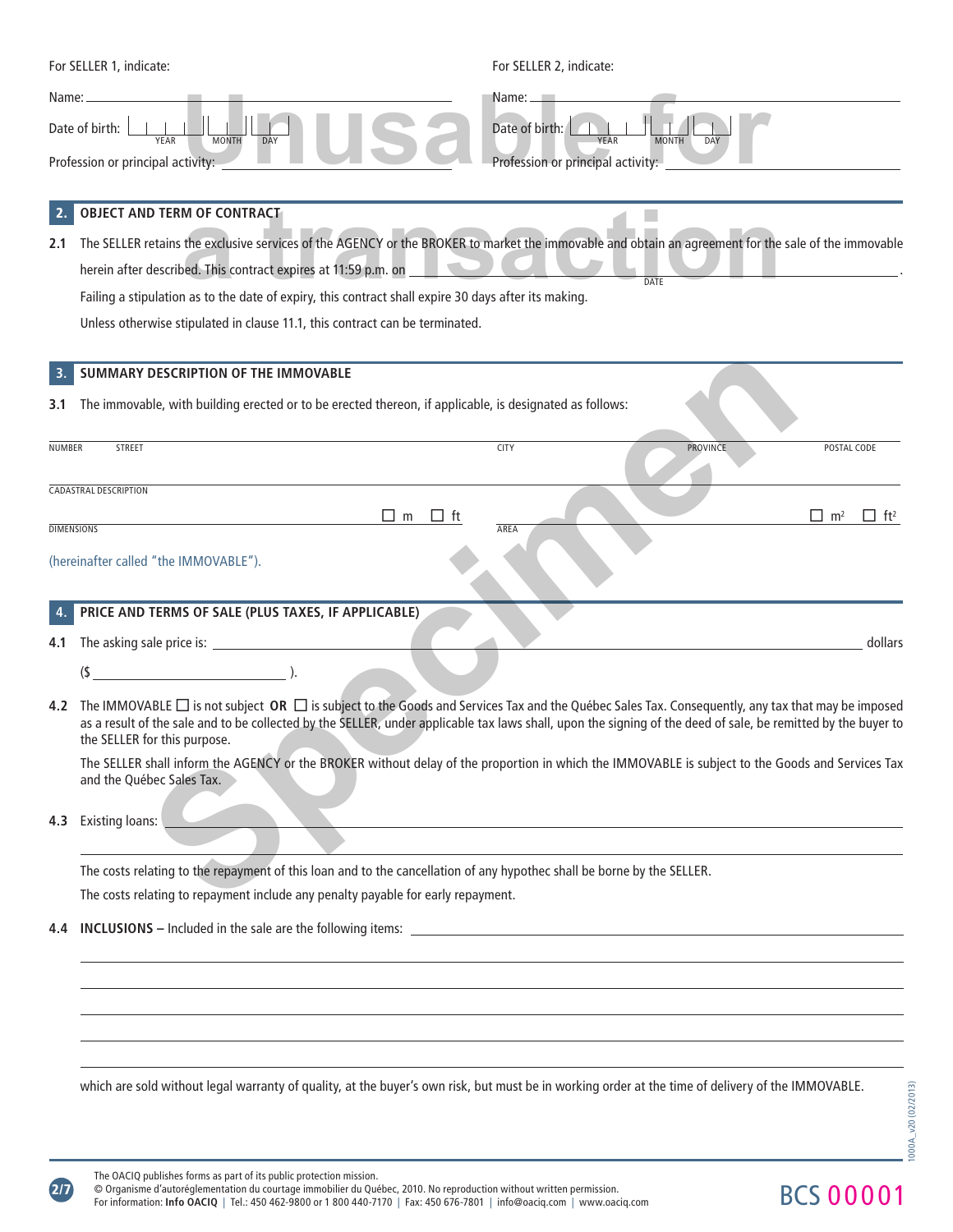

**3/7**

© Organisme d'autoréglementation du courtage immobilier du Québec, 2010. No reproduction without written permission. For information: **Info OACIQ** | Tel.: 450 462-9800 or 1 800 440-7170 | Fax: 450 676-7801 | info@oaciq.com | www.oaciq.com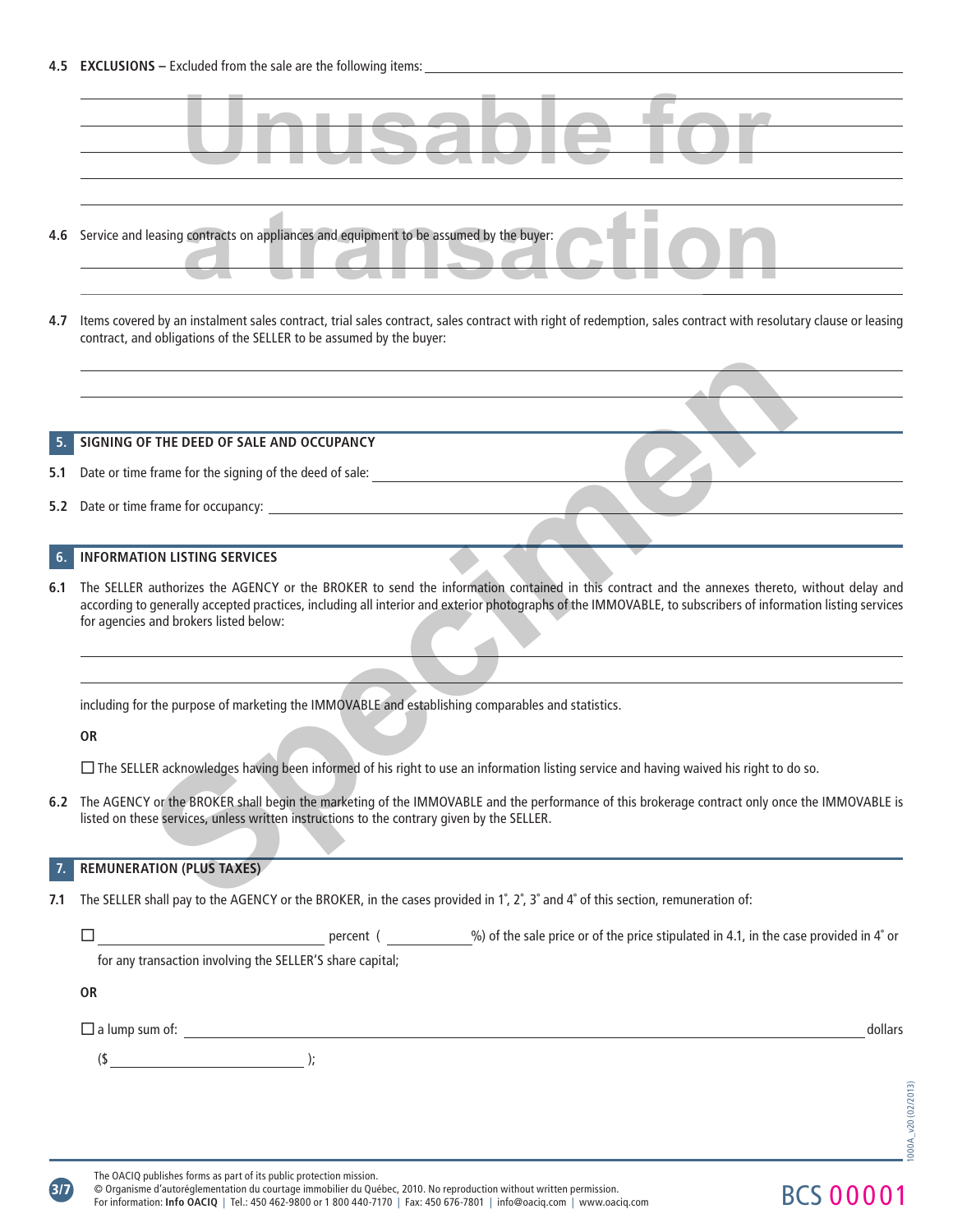- 1. except if no deed of sale is signed through the buyer's fault, where an agreement concerning the sale of the IMMOVABLE is accepted during the term of this contract, whether through the AGENCY or BROKER or not, and all conditions thereof are fulfi lled, except the signing of the deed of sale; or
- 2. where a promise to purchase conforming to the conditions of sale provided for in this brokerage contract is submitted to the SELLER during the term of this contract and the SELLER refuses it; or
- 3. where a sale takes place within 180 days following the expiry date of this contract with a person who was interested in the IMMOVABLE during the term of this contract, unless, during this period, the SELLER concluded in good faith with another agency or another broker a contract stipulated to be exclusive for the sale of the immovable; or Whener allocals are visited to bitchch or net, and all continuous incredible failing, except the signing of the<br>
e to purchase conforming to the conditions of sale provided for in this brokerage contract is submitted to th
- 4. where the SELLER voluntarily prevents the free performance of this contract.
- **7.2** Any tax that may be imposed as a result of services rendered by the AGENCY or the BROKER shall be added to the remuneration provided for in this contract and shall be paid by the SELLER to the AGENCY or the BROKER in accordance with applicable tax provisions. ER voluntarily prevents the tree performance of this contract.<br>De imposed as a result of services rendered by the AGENCY or the BROKER shall be added to the remuneration<br>De paid by the SELLER to the AGENCY or the BROKER in
- **7.3** The SELLER recognizes the AGENCY's or the BROKER's right to share its remuneration with another agency or another broker collaborating in the transaction, even though such agency or broker has no link with the SELLER. The AGENCY or the BROKER shall be deemed to have assigned all or part of its claim to a collaborating agency or broker as of the date of acceptance of the agreement for the sale of the IMMOVABLE, all conditions of which having been fulfilled, except the signing of the deed of sale.
- **7.4** The AGENCY or the BROKER shall collaborate with any other agency or broker who so requests, including by sharing its remuneration, according to the following conditions, in order to ensure the successful completion of the transaction referred to in this contract.

| 7.4 | The AGENCY or the BROKER shall collaborate with any other agency or broker who so requests, including by sharing its remuneration, according to the<br>following conditions, in order to ensure the successful completion of the transaction referred to in this contract. |
|-----|----------------------------------------------------------------------------------------------------------------------------------------------------------------------------------------------------------------------------------------------------------------------------|
|     | In this regard, shared remuneration terms that are unreasonable towards other agencies or brokers could reduce their interest in proposing the IMMOVABLE<br>or enterprise to their clients.                                                                                |
|     | Consequently, in the event where an agency or broker collaborates in the transaction, the AGENCY or the BROKER undertakes to pay, from the sum due<br>to him under this contract:                                                                                          |
|     | %) of the sale price;<br><b>Example 2</b> Percent (                                                                                                                                                                                                                        |
|     | <b>OR</b>                                                                                                                                                                                                                                                                  |
|     | $\Box$ a sum of: $\Box$<br>dollars                                                                                                                                                                                                                                         |
|     | (\$                                                                                                                                                                                                                                                                        |
| 7.5 | The AGENCY or the BROKER shall not claim remuneration from the SELLER in the following cases:                                                                                                                                                                              |
|     | 1. if the AGENCY or the BROKER acquires an interest in the IMMOVABLE, or if the broker representing the AGENCY for the purpose of this contract<br>acquires an interest in the IMMOVABLE:                                                                                  |
|     | a) for himself;<br>b) for a partnership or legal person controlled by him.                                                                                                                                                                                                 |
|     | <b>OR</b>                                                                                                                                                                                                                                                                  |
|     | 2. if one of the following persons acquires the IMMOVABLE:                                                                                                                                                                                                                 |
|     | a) the married, civil union or de facto spouse of the BROKER or of the broker representing the AGENCY;<br>b) a legal person or a partnership controlled by the married, civil union or de facto spouse of the BROKER or of the broker representing the AGENCY.             |
|     | DECLARATIONS AND OBLIGATIONS OF THE SELLER                                                                                                                                                                                                                                 |
|     |                                                                                                                                                                                                                                                                            |

- **7.5** The AGENCY or the BROKER shall not claim remuneration from the SELLER in the following cases:
	- 1. if the AGENCY or the BROKER acquires an interest in the IMMOVABLE, or if the broker representing the AGENCY for the purpose of this contract acquires an interest in the IMMOVABLE:
		- a) for himself;
		- b) for a partnership or legal person controlled by him.

#### **OR**

**4/7**

- 2. if one of the following persons acquires the IMMOVABLE:
	- a) the married, civil union or de facto spouse of the BROKER or of the broker representing the AGENCY;
	- b) a legal person or a partnership controlled by the married, civil union or de facto spouse of the BROKER or of the broker representing the AGENCY.

#### **8. DECLARATIONS AND OBLIGATIONS OF THE SELLER**

#### **8.1 The SELLER declares that:**

- 1. he is the sole owner of the IMMOVABLE or is duly authorized to sign this contract and to accept any agreement for the sale of the IMMOVABLE;
- 2. the IMMOVABLE is not the subject of a brokerage contract with another broker, another agency or of an agreement to sell, exchange or lease it, or of a pre-emptive right in favour of a third party;
- 3. he is a Canadian resident within the meaning of the Income Tax Act and the Taxation Act and does not intend to change this residence, otherwise the tax provisions concerning the issuance of a certificate or the withholding of a portion of the sale price shall be applied.
- **8.2** During the term of this contract, the SELLER undertakes not to, directly or indirectly:
	- 1. offer the IMMOVABLE for sale on his own or through a person other than the AGENCY or BROKER;
	- 2. become party to an agreement for the sale, exchange or lease of the IMMOVABLE other than through the AGENCY or the BROKER.

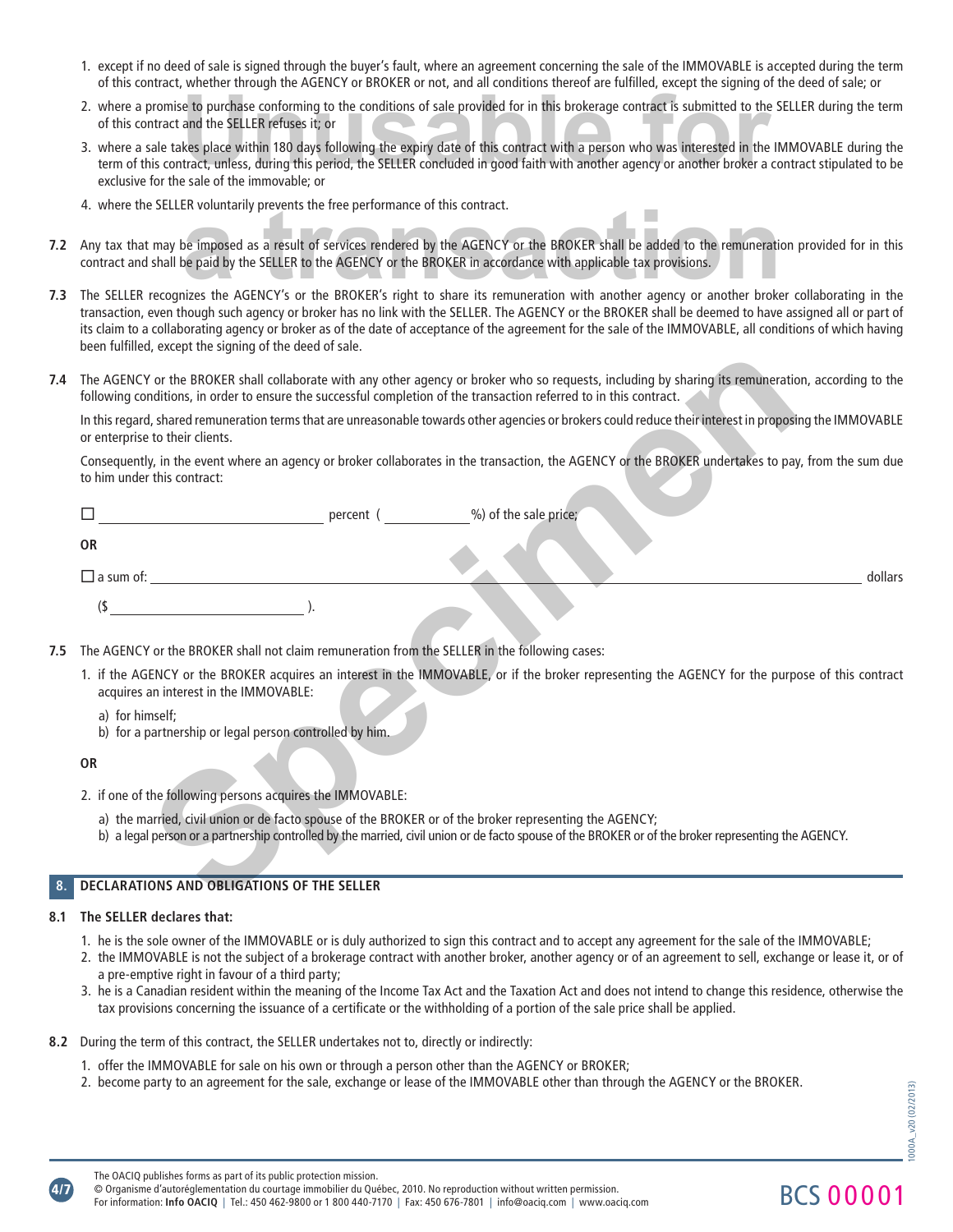- **8.3** The SELLER shall supply to the AGENCY or the BROKER, as soon as possible, the following documents in his possession: purchase contract and any other title of ownership, inspection report and any other expert report, tax statements and receipts, insurance documents, leases and documents pertaining the dwellings allowing the income and expenses of the IMMOVABLE to be calculated, documents pertaining to appliances and equipment, deeds<br>of assignment of leases, staking plan, water analysis, soil analysis, environmental of assignment of leases, staking plan, water analysis, soil analysis, environmental report, plan, movable property inventory, service and employment contracts, permit, proxy and, generally, any document concerning the IMMOVABLE, including any that may be required for adjustment purposes at the time of the sale.
- **8.4** The SELLER shall supply to the AGENCY or the BROKER, as soon as possible, all loan documents pertaining to the IMMOVABLE and the deeds of loan and hypothecary rights, including any penalty related thereto.
- 8.5 The SELLER shall supply to the AGENCY or the BROKER, as soon as possible, a certificate of location describing the current state of the IMMOVABLE and, if applicable, reflecting any cadastral renovation. mediantly related thereo.<br>
upply to the AGENCY or the BROKER, as soon as possible, a certificate of location describing the current state of<br>
ima any cadastral renovation.<br>
MMOVABLE is used as a family residence by the SEL
- **8.6** If a portion of the IMMOVABLE is used as a family residence by the SELLER, or if required by his marital status, the SELLER shall remit to the AGENCY or the BROKER, upon request, either a document evidencing his spouse's consent and, where applicable, his spouse's concurrence, and an undertaking by the latter spouse to intervene for the same purposes in the notarial deed of sale, or a copy of a judgment authorizing the SELLER to sell the IMMOVABLE without his spouse's consent and concurrence.
- 8.7 The SELLER shall keep the AGENCY or the BROKER informed of any change in his financial situation or any situation that could compromise the performance of this contract, including concerning his marital status.
- **8.8** The SELLER gives the AGENCY or the BROKER the exclusive right:
	- 1. to show the IMMOVABLE at any reasonable time, with any appointment being arranged directly with the occupant of the premises. The AGENCY or the BROKER may allow other agencies or brokers to exercise this right in whole or in part;
	- 2. subject to the restrictions set out in 11.1 or any annex forming part of this contract, and subject to any regulations, to use any advertising and any signage he considers appropriate. The AGENCY or the BROKER may allow other agencies or brokers to exercise that right in whole or in part.
- **8.9** The SELLER shall supply the prospective buyer with a valid title of ownership and with the titles in his possession.

## **9. OBLIGATIONS OF THE AGENCY OR THE BROKER**

- **9.1** In accordance with generally accepted practices, the AGENCY or the BROKER undertakes;
	- 1. to perform the object of this contract loyally, diligently and competently;
	- 2. to submit to the SELLER, as soon as possible, any written promise to purchase received regarding the purchase, lease or exchange of the IMMOVABLE;
	- 3. to make the usual verifications, including regarding the information contained in any document used to describe the IMMOVABLE;
	- 4. to send to the SELLER without delay a copy of any document containing the information used to describe the IMMOVABLE referred to in this brokerage contract;
	- 5. to perform any normal marketing activity;
- 6. not to use the word "sold" in any advertising, including advertising on a sign, unless an agreement for the sale of the IMMOVABLE has been accepted and all the conditions, except the signing of the deed of sale before a notary, have been fulfilled. It is understood that any sign posted on the IMMOVABLE shall be removed as soon as this contract expires; shall keep the AGENCY or the BROKER informed of any change in his financial situation or any situation that co**uld compromerate**<br>cot, including concerning his martial status.<br>The presente AGENCY or the BROKER informed of a
	- 7. to inform the SELLER in writing, without delay, of any interest that this AGENCY or this BROKER plans to acquire in the IMMOVABLE referred to in this contract and, before submitting a transaction proposal, to terminate this contract;
	- 8. to inform the SELLER in writing, without delay, that he is also representing the prospective buyer of the IMMOVABLE, for remuneration, where a brokerage contract with the buyer exists;
	- 9. to inform the SELLER in writing, without delay, any remuneration agreement that could conflict with the interests of the SELLER;
	- 10. to disclose to the SELLER in writing, without delay, the identity of any person or partnership owing him any remuneration in accordance with an agreement disclosed under sub-section 9, the nature of the relationship with such person or partnership, and the nature of the remuneration owed, if it is a non-monetary benefit;
	- 11. to use the information contained in this brokerage contract only in accordance with the terms and conditions stipulated in the contract or by law;

12. to notify the SELLER in writing, without delay, in the following cases:

- a) if his licence is suspended or revoked, if he ceases his activities or if he is otherwise unable to continue to act;
- b) where he is acting as AGENCY, if the broker representing the AGENCY with the SELLER ceases to act for this AGENCY or if the identity of the broker representing the AGENCY with the SELLER changes;
- c) where he is acting as BROKER, whenever he ceases to act on his own account.

13. to honour any specific commitment made in 11.1.

BCS 00001

**5/7** For information: **Info OACIQ** | Tel.: 450 462-9800 or 1 800 440-7170 | Fax: 450 676-7801 | info@oaciq.com | www.oaciq.com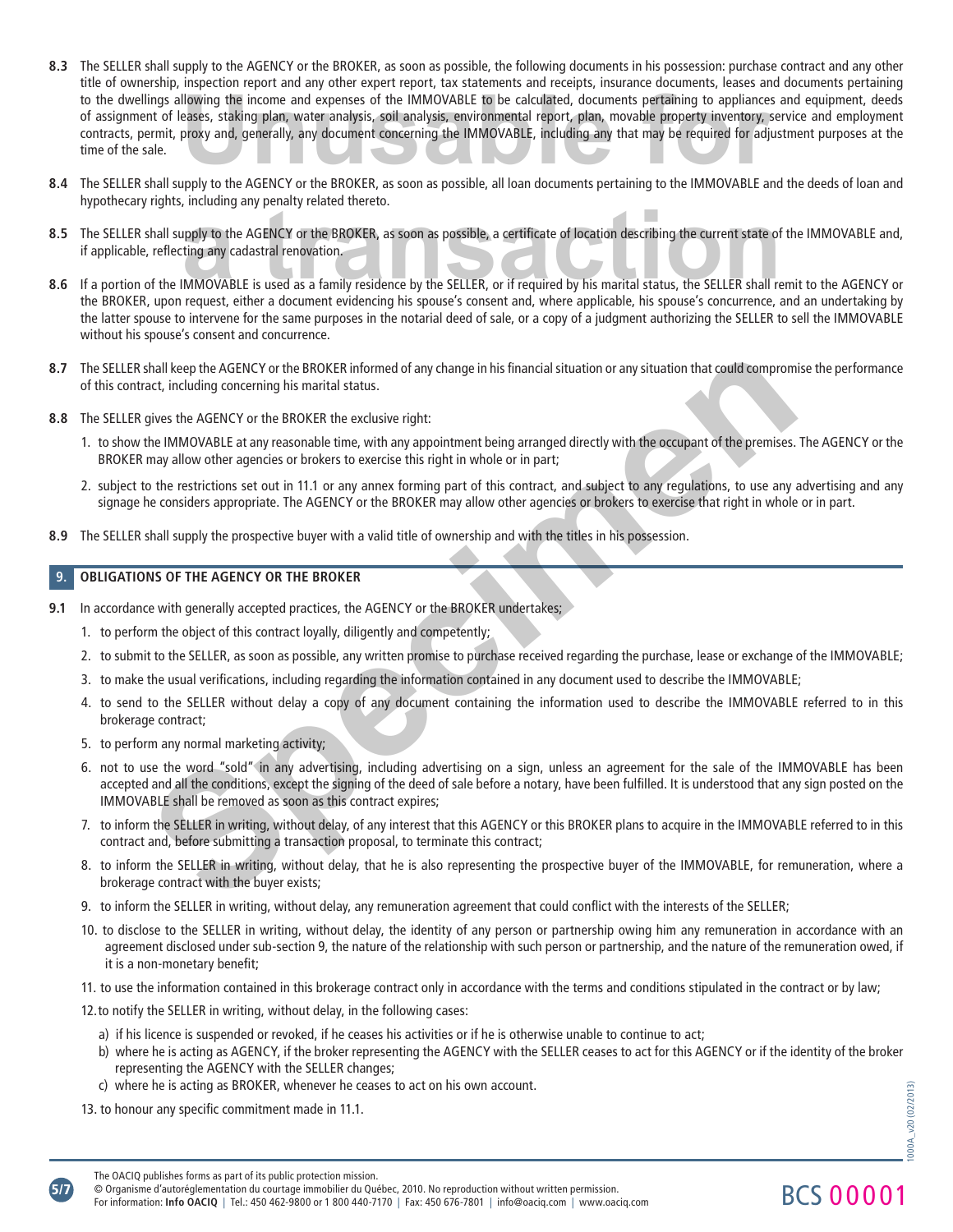## **10. CHANGE AFFECTING THE AGENCY OR THE BROKER BOUND BY A BROKERAGE CONTRACT**

## **Clauses 10.1 and 10.2 apply to the BROKER, even if this contract is stipulated to be non-cancellable.**

**10.1** If the BROKER ceases to carry on brokerage activities on his own account to carry them on instead for an agency, the SELLER may elect to continue to do business with the BROKER and to be bound to the agency for which the BROKER will carry on brokerage activities, by sending the BROKER a notice to that effect. The SELLER shall then be bound to the agency under the same terms and conditions as those provided for in this contract from the moment the BROKER begins to act for the agency. apply to the BROKER, even if this contract is stipulated to be non-cancellable.<br>Ses to carry on brokerage activities on his own account to carry them on instead for an agency, the SELLER may ele<br>BROKER and to be bound to t

Should such a notice not be sent by the day on which the BROKER begins to carry on brokerage activities for the agency, this contract shall be terminated.

# **10.2** This contract is deemed to be terminated when the BROKER ceases his activities or from the time his license is suspended or revoked. e not be sent by the day on which the BROKER begins to carry on brokerage activities for the agency, this contra<br>a transfer of the agency, this contraction and the BROKER ceases his activities or from the time his license

# **Clauses 10.3 and 10.4 apply to the AGENCY, even if this contract is stipulated to be non-cancellable.**

**10.3** If the broker referred to in this contract as the AGENCY's representative ceases to carry on brokerage activities for the agency to carry them on instead on his account or for another agency, the SELLER may elect to continue to do business with the broker or with the AGENCY in accordance with this contract, by sending the AGENCY a notice stating his choice no later than the day on which the broker ceases to carry on activities for the AGENCY.

|     | If the SELLER elects to continue to do business with the broker, this contract shall be terminated on the date on which the broker ceases to carry on<br>activities for the AGENCY. The SELLER shall then be bound to the BROKER or other agency for which the BROKER now carries on activities, as the case may<br>be, under the same terms and conditions as those provided for in this contract.                                                                                                                                                                            |
|-----|--------------------------------------------------------------------------------------------------------------------------------------------------------------------------------------------------------------------------------------------------------------------------------------------------------------------------------------------------------------------------------------------------------------------------------------------------------------------------------------------------------------------------------------------------------------------------------|
|     | Should the notice required under the first paragraph not be sent, this contract shall be terminated.                                                                                                                                                                                                                                                                                                                                                                                                                                                                           |
|     | 10.4 Except on contrary notice from the SELLER, or should the broker referred to in this contract as the AGENCY's representative cease to carry on activities, if<br>the AGENCY ceases to carry on its activities, this contract shall be terminated on the date on which the AGENCY ceases its activities, and the SELLER shall<br>then be bound to the broker now carrying on activities on his account or, as the case may be, to the agency for which the broker now carries on activities,<br>under the same terms and conditions as those provided for in this contract. |
|     | In case of notice to the contrary or if the BROKER completely ceases his activities, this contract shall be terminated on the date on which the AGENCY<br>ceases its activities.                                                                                                                                                                                                                                                                                                                                                                                               |
| 11. | OTHER DECLARATIONS AND CONDITIONS                                                                                                                                                                                                                                                                                                                                                                                                                                                                                                                                              |
|     | <b>11.1</b> <u>and <math>\overline{a}</math></u> and $\overline{a}$ and $\overline{a}$ and $\overline{a}$ and $\overline{a}$ and $\overline{a}$ and $\overline{a}$ and $\overline{a}$ and $\overline{a}$ and $\overline{a}$ and $\overline{a}$ and $\overline{a}$ and $\overline{a}$ and $\overline{a}$ and $\overline{a}$ and $\overline{a}$ and                                                                                                                                                                                                                              |
|     |                                                                                                                                                                                                                                                                                                                                                                                                                                                                                                                                                                                |
|     |                                                                                                                                                                                                                                                                                                                                                                                                                                                                                                                                                                                |
|     |                                                                                                                                                                                                                                                                                                                                                                                                                                                                                                                                                                                |
|     |                                                                                                                                                                                                                                                                                                                                                                                                                                                                                                                                                                                |
|     |                                                                                                                                                                                                                                                                                                                                                                                                                                                                                                                                                                                |
|     |                                                                                                                                                                                                                                                                                                                                                                                                                                                                                                                                                                                |
|     |                                                                                                                                                                                                                                                                                                                                                                                                                                                                                                                                                                                |
|     |                                                                                                                                                                                                                                                                                                                                                                                                                                                                                                                                                                                |
|     |                                                                                                                                                                                                                                                                                                                                                                                                                                                                                                                                                                                |
|     |                                                                                                                                                                                                                                                                                                                                                                                                                                                                                                                                                                                |
|     |                                                                                                                                                                                                                                                                                                                                                                                                                                                                                                                                                                                |
|     |                                                                                                                                                                                                                                                                                                                                                                                                                                                                                                                                                                                |
|     |                                                                                                                                                                                                                                                                                                                                                                                                                                                                                                                                                                                |
|     |                                                                                                                                                                                                                                                                                                                                                                                                                                                                                                                                                                                |
|     |                                                                                                                                                                                                                                                                                                                                                                                                                                                                                                                                                                                |

**6/7**

© Organisme d'autoréglementation du courtage immobilier du Québec, 2010. No reproduction without written permission. For information: **Info OACIQ** | Tel.: 450 462-9800 or 1 800 440-7170 | Fax: 450 676-7801 | info@oaciq.com | www.oaciq.com